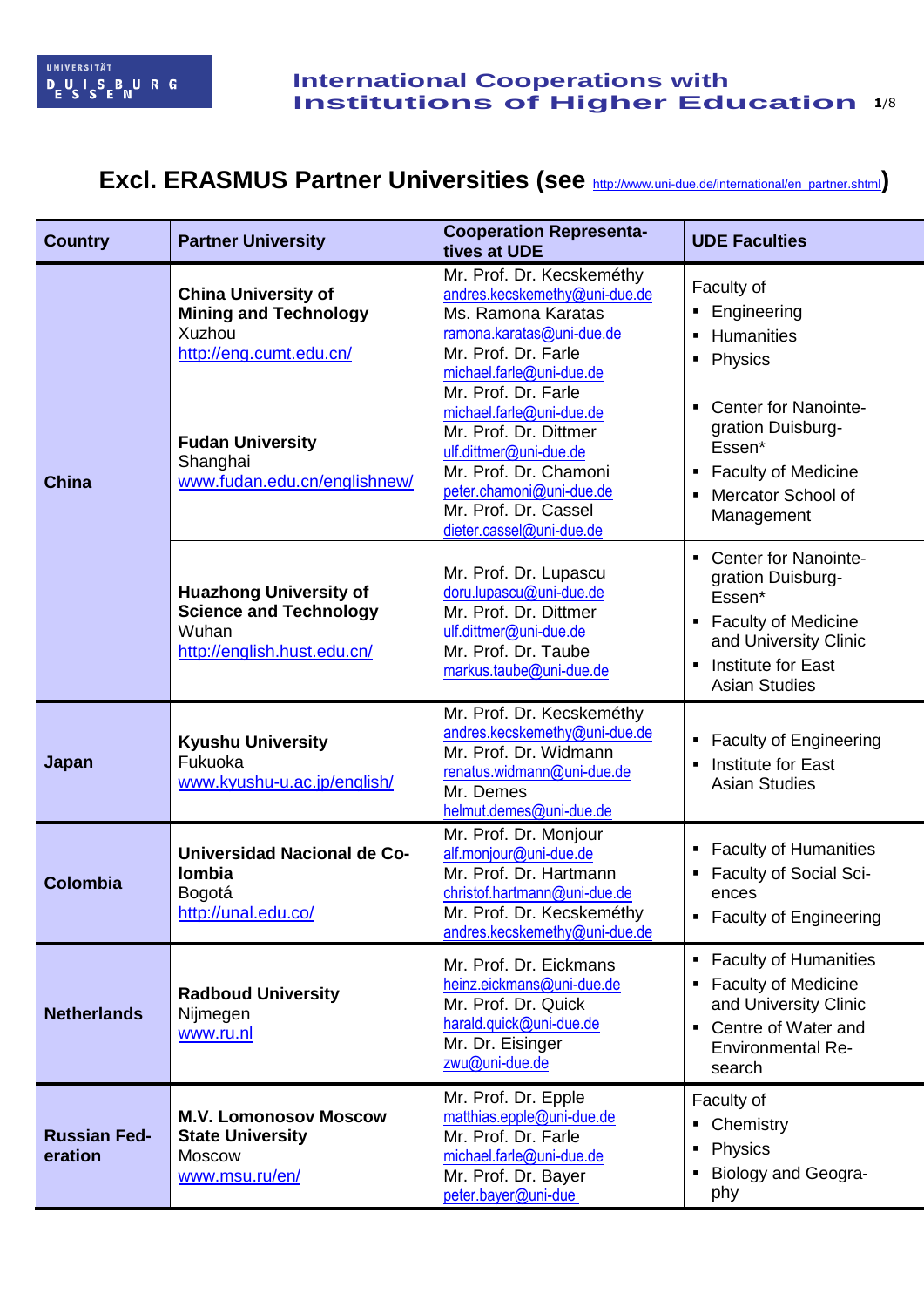## **Example 1 Institutions of Higher Education** 2/8 **International Cooperations with Institutions of Higher Education**

| <b>Country</b>   | <b>Partner Institution</b> |                                                                                                                          | <b>Cooperation Representative</b>                                                                     | <b>UDE Faculty/Institute</b>                                    |
|------------------|----------------------------|--------------------------------------------------------------------------------------------------------------------------|-------------------------------------------------------------------------------------------------------|-----------------------------------------------------------------|
| <b>Australia</b> | 8.                         | <b>Curtin University</b><br>Perth<br>www.curtin.edu.au/                                                                  | Mr. Prof. Dr. Walpuski<br>maik.walpuski@uni-due.de                                                    | Centre for Empirical Re-<br>search in Education                 |
|                  | 9.                         | <b>Griffith University</b><br><b>Brisbane</b><br>www.gu.edu.au                                                           | Mr. Prof. Dr. Clausen<br>volker.clausen@uni-due.de                                                    | <b>Faculty of Economics</b><br>and Business Admin-<br>istration |
|                  | 10.                        | <b>Macquarie University</b><br>Sydney<br>www.mq.edu.au                                                                   | Ms. Ramona Karatas<br>ramona.karatas@uni-due.de                                                       | <b>Faculty of Humanities</b>                                    |
|                  | 11.                        | Santa Catarina State Uni-<br>versity<br>Florianópolis<br>www.udesc.br/                                                   | Mrs. Dr. Süßenbach<br>jessica.suessenbach@uni-due.de                                                  | Department of Educa-<br>tional Sciences                         |
|                  | 12.                        | Universidade de Brasilia<br><b>Brasília</b><br>http://www.unb.br/                                                        | Mr. Prof. Dr. Widmann<br>renatus.widmann@uni-due.de                                                   | <b>Faculty of Engineering</b>                                   |
| <b>Brazil</b>    | 13.                        | <b>Universidade LaSalle</b><br>Canoas<br>http://unilasalle.edu.br/canoa<br>S/                                            | Mr. Prof. Dr. Deike<br>ruediger.deike@uni-due.de                                                      | <b>Faculty of Engineering</b>                                   |
|                  | 14.                        | <b>Universidade Estadual</b><br>Paulista "Julio de<br><b>Mesquita Filho"/ UNESP</b><br>Sao Paulo<br>http://www.unesp.br/ | Mr. Prof. Dr. Widmann<br>renatus.widmann@uni-due.de                                                   | <b>Faculty of Engineering</b>                                   |
|                  | 15.                        | Universidade Federal do<br><b>Rio Grande do Sul</b><br>Porto Alegre<br>http://www.ufrgs.br/english/h<br>ome              | Mr. Prof. Dr. Dietrich Wolf<br>dietrich.wolf@uni-due.de                                               | <b>Faculty of Physics</b><br><b>Faculty of Engineering</b>      |
|                  | 16.                        | <b>University of Sao Paulo</b><br>Sao Paulo<br>www5.usp.br/en/                                                           | Mr. Prof. Dr. El Moctar<br>ould.el-moctar@uni-due.de                                                  | <b>Faculty of Engineering</b>                                   |
| <b>Canada</b>    | 17.                        | University of Manitoba*<br>Winnipeg<br>http://umanitoba.ca/                                                              | Mr. Prof. Dr. Marrón<br>pjmarron@uni-due.de                                                           | <b>Faculty of Economics</b><br>and Business Admin-<br>istration |
|                  | 18.                        | <b>University of Waterloo</b><br>Waterloo<br>https://uwaterloo.ca/                                                       | Mr. Dr. Teckentrup<br>tobias.teckentrup@uni-due.de                                                    | Center for Nanointegra-<br>tion Duisburg-Essen<br>(CENIDE)      |
| <b>China</b>     | 19.                        | <b>Beijing International Stu-</b><br>dies University<br>www.bisu.edu.cn                                                  | Ms. Ramona Karatas<br>ramona.karatas@uni-due.de                                                       | <b>Faculty of Humanities</b>                                    |
|                  | 20.                        | <b>Chu Hai College</b><br>Hong Kong<br>www.chuhai.edu.hk/en/                                                             | Mr. Prof. Dr. Chamoni<br>peter.chamoni@uni-due.de<br>Mr. Prof. Dr. Cassel<br>dieter.cassel@uni-due.de | Mercator School of<br>Management                                |
|                  | 21.                        | <b>Dalian University of Tech-</b><br>nology<br>Dalian<br>http://en.dlut.edu.cn/                                          | Prof. Dr. el Moctar<br>ould.el-moctar@uni-due.de                                                      | <b>Faculty of Engineering</b>                                   |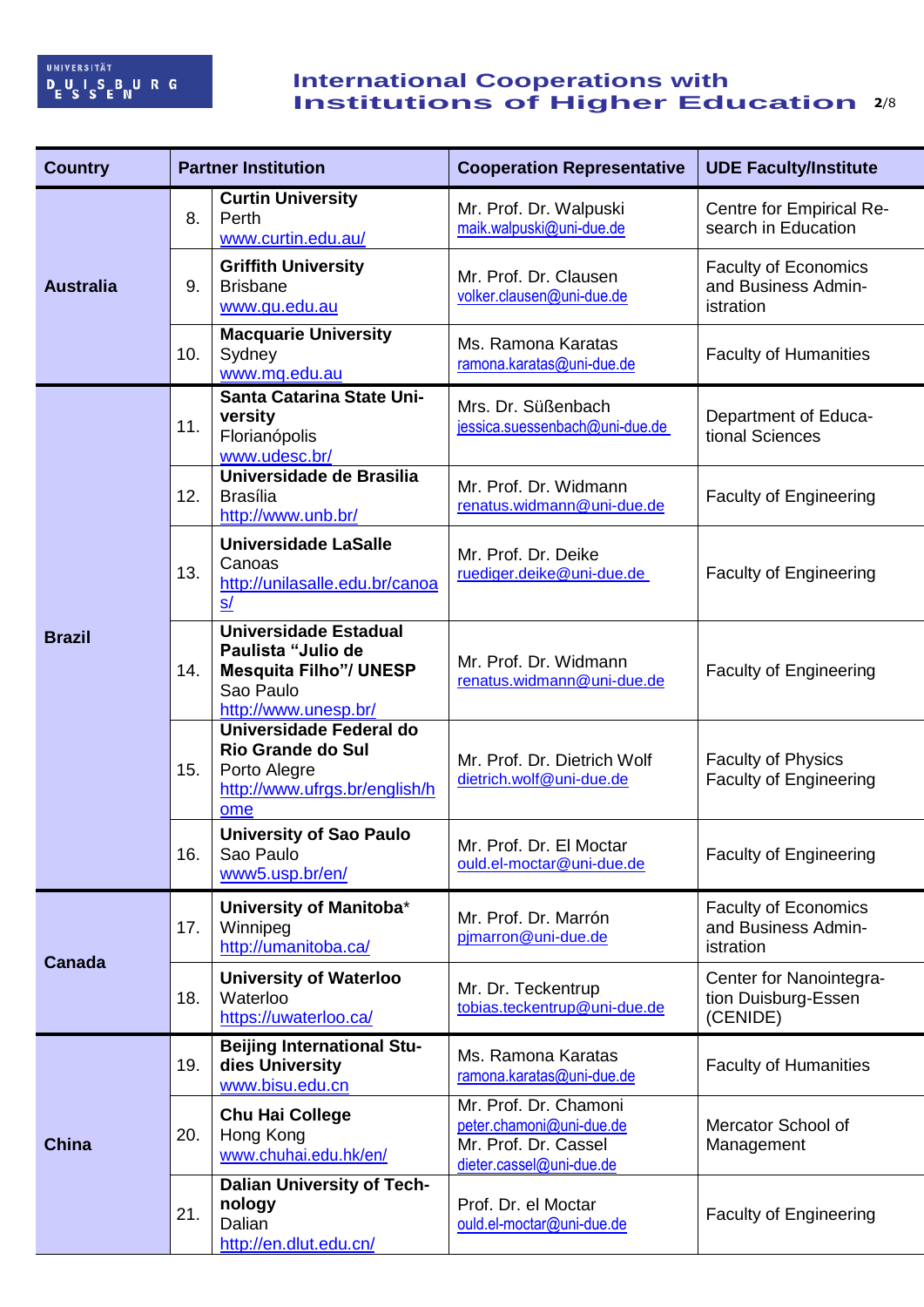## **Example 1 Institutions of Higher Education** 3/8 **International Cooperations with Institutions of Higher Education**

|                 | 22. | <b>Hong Kong Baptist Univer-</b><br>sity<br>Hong Kong<br>www.hkbu.edu.hk/                                    | Mr. Prof. Dr. Chamoni<br>peter.chamoni@uni-due.de<br>Mr. Prof. Dr. Möller<br>rolf.moeller@uni-due.de  | <b>Mercator School of</b><br>Management<br><b>Faculty of Physics</b><br>٠ |
|-----------------|-----|--------------------------------------------------------------------------------------------------------------|-------------------------------------------------------------------------------------------------------|---------------------------------------------------------------------------|
|                 | 23. | Nankai University*<br>Tianjin<br>www.nankai.edu.cn/english/                                                  | Mr. Prof. Dr. Taube<br>markus.taube@uni-due.de                                                        | Institute for East Asian<br><b>Studies</b>                                |
|                 | 24. | <b>Renmin University of Chi-</b><br>$na^*$<br><b>Beijing</b><br>http://en.ruc.edu.cn/                        | Ms. Prof. PhD Shire<br>karen.shire@uni-due.de                                                         | Institute for East Asian<br><b>Studies</b>                                |
|                 | 25. | <b>Shanghai Medical College</b><br>at Fudan University<br>http://shmc.shmu.edu.cn/                           | Mr. Prof. Dr. Dittmer<br>ulf.dittmer@uni-due.de                                                       | Faculty of Medicine and<br><b>University Clinic</b>                       |
|                 | 26. | <b>Southeast University</b><br>Nanjing<br>www.seu.edu.cn/                                                    | Mr. Prof. Dr. Farle<br>michael.farle@uni-due.de                                                       | <b>Faculty of Physics</b>                                                 |
|                 | 27. | <b>Sun Yat-sen University</b><br>Guangzhou<br>www.sysu.edu.cn/                                               | Mr. Prof. Dr. Dittmer<br>ulf.dittmer@uni-due.de                                                       | Faculty of Medicine and<br><b>University Clinic</b>                       |
|                 | 28. | <b>Tongji Medical College</b><br>at HUST, Wuhan<br>www.tjmu.edu.cn/                                          | Mr. Prof. Dr. Dittmer<br>ulf.dittmer@uni-due.de                                                       | Faculty of Medicine and<br><b>University Clinic</b>                       |
|                 | 29. | <b>Tsinghua University</b><br><b>Beijing</b><br>www.tsinghua.edu.cn/eng/                                     | Ms. Prof. Dr. Ziegler<br>evelyn.ziegler@uni-due.de                                                    | <b>Faculty of Humanities</b>                                              |
|                 | 30. | <b>Wuhan University</b><br>Wuhan<br>http://en.whu.edu.cn/                                                    | Mr. Prof. Dr. Taube<br>markus.taube@uni-due.de                                                        | Institute for East Asian<br><b>Studies</b>                                |
|                 | 31. | <b>Wuhan University of Tech-</b><br>nology*<br>Wuhan<br>http://english.whut.edu.cn/                          | Mr. Prof. Dr. Schramm<br>dieter.schramm@uni-due.de                                                    | <b>Faculty of Engineering</b>                                             |
|                 | 32. | <b>Zhejiang University of Sci-</b><br>ence and Technology<br>Hangzhou<br>www.zust.edu.cn/english/            | Mr. Prof. Dr. Noche<br>bernd.noche@uni-due.de                                                         | <b>Faculty of Engineering</b>                                             |
|                 | 33. | <b>Zhengzhou University</b><br>Zhengzhou<br>http://english.zzu.edu.cn/                                       | Mr. Prof. Dr. Hunger<br>axel.hunger@uni-due.de                                                        | <b>Faculty of Engineering</b>                                             |
| <b>Colombia</b> | 34. | <b>Universidad Santo Tomas</b><br>Bogotá<br>http://www.usta.edu.co/                                          | Mr. Prof. Dr. Andreas<br>Wömpener<br>andreas.woempener@uni-due.de                                     | <b>Faculty of Engineering</b>                                             |
| <b>Egypt</b>    | 35. | <b>Fayoum University</b><br>Fayoum<br>www.fayoum.edu.eg/English/                                             | Mr. Dr. Eisinger<br>zwu@uni-due.de                                                                    | Centre for Water and<br><b>Environmental Research</b><br>(ZWU)            |
|                 | 36. | Institut Français du Pètrole<br>(IFP-School)<br>Rueil-Malmaison<br>www.ifp-school.com/                       | Mr. Prof. Dr. Schulz<br>christof.schulz@uni-due.de                                                    | <b>Faculty of Engineering</b>                                             |
| <b>France</b>   | 37. | <b>Champagne School of</b><br><b>Management</b><br><b>Group ESC Troyes</b><br>http://study-in-champagne.com/ | Mr. Prof. Dr. Chamoni<br>peter.chamoni@uni-due.de<br>Mr. Prof. Dr. Cassel<br>dieter.cassel@uni-due.de | Mercator School of<br>Management                                          |
|                 | 38. | <b>Institut National des Sci-</b><br>ences appliquées de Lyon                                                | Mr. Prof. Dr. Neff<br>patrizio.neff@uni-due.de                                                        | <b>Faculty of Mathematics</b>                                             |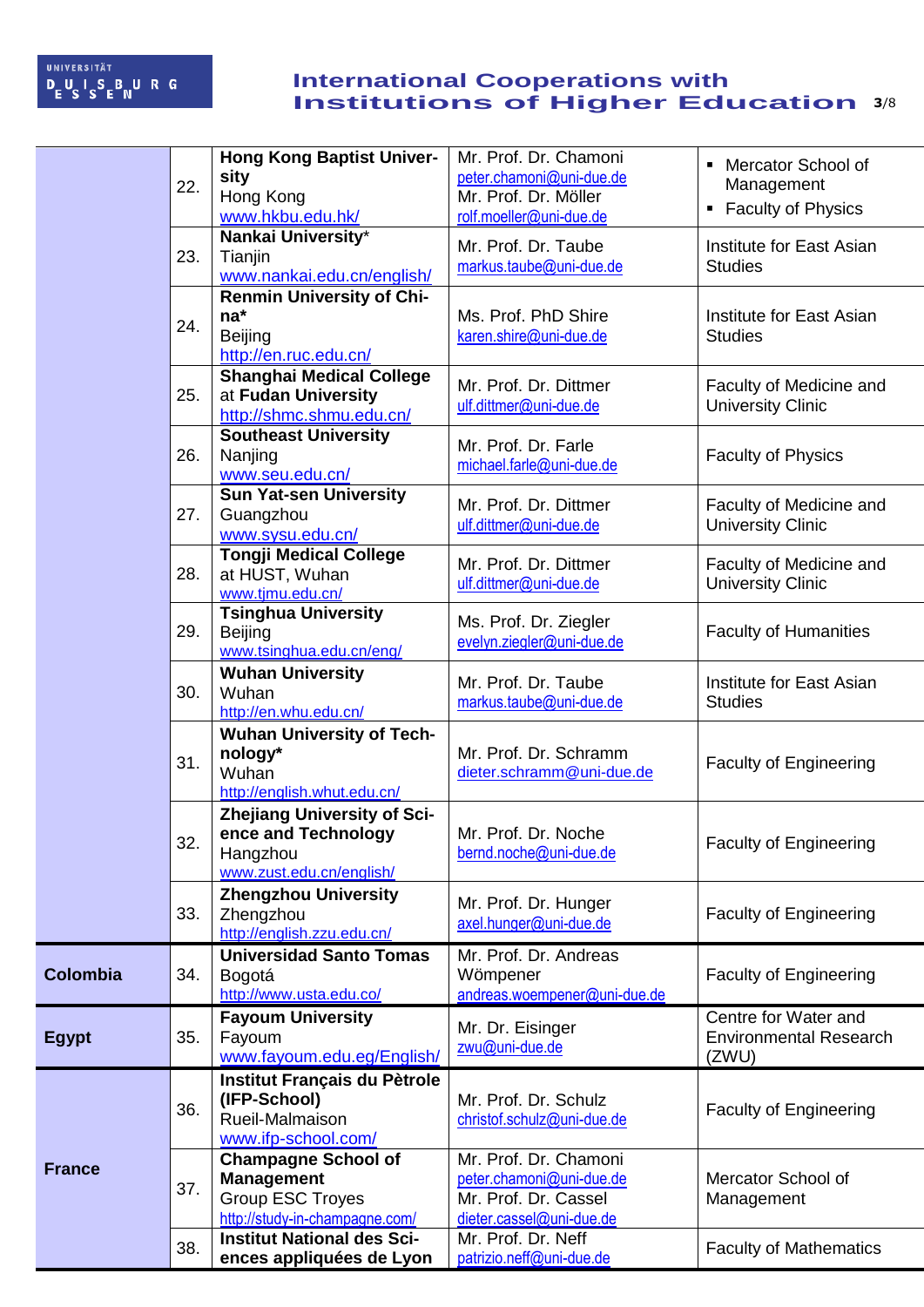## **Example 11 Institutions of Higher Education 4/8 International Cooperations with Institutions of Higher Education**

|                  |     | (INSA)<br>https://www.insa-lyon.fr/en/        |                                                |                                             |
|------------------|-----|-----------------------------------------------|------------------------------------------------|---------------------------------------------|
|                  |     | <b>University of Ghana</b>                    | Mr. Prof. Dr. Hartmann                         | Faculty of Social Sci-                      |
| <b>Ghana</b>     | 39. | Accra-Legon<br>https://www.ug.edu.gh/         | christof.hartmann@uni-due.de                   | ences                                       |
|                  |     | <b>Amity University</b>                       | Mr. Dr. Eisinger                               | Centre for Water and                        |
|                  | 40. | Noida<br>www.amity.edu                        | zwu@uni-due.de                                 | <b>Environmental Research</b><br>(ZWU)      |
| <b>India</b>     |     | <b>Indian Institute of Technol-</b>           |                                                |                                             |
|                  | 41. | ogy Madras                                    | Ms. Zacharias                                  | <b>Faculty of Engineering</b>               |
|                  |     | Chennai<br>www.iitm.ac.in/                    | miriam.zacharias@uni-due.de                    |                                             |
|                  |     | <b>Institute of Technology</b>                |                                                |                                             |
|                  | 42. | <b>Bandung</b>                                | Mr. Prof. Dr. Hunger                           | <b>Faculty of Engineering</b>               |
| <b>Indonesia</b> |     | Bandung<br>www.itb.ac.id/                     | axel.hunger@uni-due.de                         |                                             |
|                  |     | <b>University of Indonesia</b>                |                                                |                                             |
|                  | 43. | Jakarta                                       | Mr. Prof. Dr. Hunger<br>axel.hunger@uni-due.de | <b>Faculty of Engineering</b>               |
|                  |     | www.ui.ac.id/                                 |                                                |                                             |
| <b>Israel</b>    | 44. | <b>Tel Aviv University</b><br><b>Tel Aviv</b> | Ms. Ramona Karatas                             | <b>Faculty of Humanities</b>                |
|                  |     | http://english.tau.ac.il/                     | ramona.karatas@uni-due.de                      |                                             |
|                  |     | <b>Collegio Carlo Alberto</b>                 | Ms. Prof. Dr. Klammer                          | <b>Faculty of Social</b><br><b>Sciences</b> |
| <b>Italien</b>   | 45. | Turin<br>http://www.carloalberto.org/         | ute.klammer@uni-due.de                         |                                             |
|                  |     | <b>Chukyo University</b>                      | Dr. Katharina König                            |                                             |
|                  | 46. | Aichi                                         | katharina.koenig.germanistik@uni-              | <b>Faculty of Humanities</b>                |
|                  |     | http://www.chukyo-<br>u.ac.jp/english/        | due.de                                         |                                             |
|                  |     | <b>Dokkyo University</b>                      |                                                |                                             |
|                  | 47. | Soka, Saitama                                 | Mr. Demes<br>helmut.demes@uni-due.de           | Institute for East Asian<br><b>Studies</b>  |
|                  |     | www.dokkyo.ac.jp/eg/                          |                                                |                                             |
| Japan            | 48. | Doshisha University*<br>Kyoto                 | Mr. Prof. Dr. Pascha                           | Mercator School of                          |
|                  |     | www.doshisha.ac.jp/english/                   | werner.pascha@uni-due.de                       | Management                                  |
|                  | 49. | <b>Fukuoka University</b><br>Fukuoka          | Mr. Prof. Dr. Klein                            | Institute for East Asian                    |
|                  |     | www.fukuoka-u.ac.jp/english/                  | axel.klein@uni-due.de                          | <b>Studies</b>                              |
|                  | 50. | <b>German Institute for Japa-</b>             |                                                |                                             |
|                  |     | nese Studies*<br>Tokyo                        | Mr. Prof. Dr. Klein<br>axel.klein@uni-due.de   | Institute for East Asian<br><b>Studies</b>  |
|                  |     | www.dijtokyo.org/                             |                                                |                                             |
|                  |     | <b>Hokkaido University</b>                    | Mr. Prof. Dr. Klein                            | Institute for East Asian                    |
|                  | 51. | Sapporo<br>https://www.oia.hokudai.ac.jp/     | axel.klein@uni-due.de                          | <b>Studies</b>                              |
|                  |     | <b>Japan Advanced Institute</b>               |                                                |                                             |
|                  |     | of Science and Technolo-                      | Mr. Prof. Dr. Hoppe                            |                                             |
|                  | 52. | $gy^*$<br>Nomi, Ishikawa                      | hoppe@inf.uni-due.de                           | <b>Faculty of Engineering</b>               |
|                  |     | www.jaist.ac.jp/                              |                                                |                                             |
|                  | 53. | <b>Kanagawa University</b>                    | Mr. Demes                                      | Institute for East Asian                    |
|                  |     | Kanagawa<br>www.kanagawa-u.ac.jp/english/     | helmut.demes@uni-due.de                        | <b>Studies</b>                              |
|                  | 54. | <b>Kokugakuin University</b>                  | Ms. Ramona Karatas                             | <b>Faculty of Humanities</b>                |
|                  |     | Tokyo                                         | ramona.karatas@uni-due.de                      |                                             |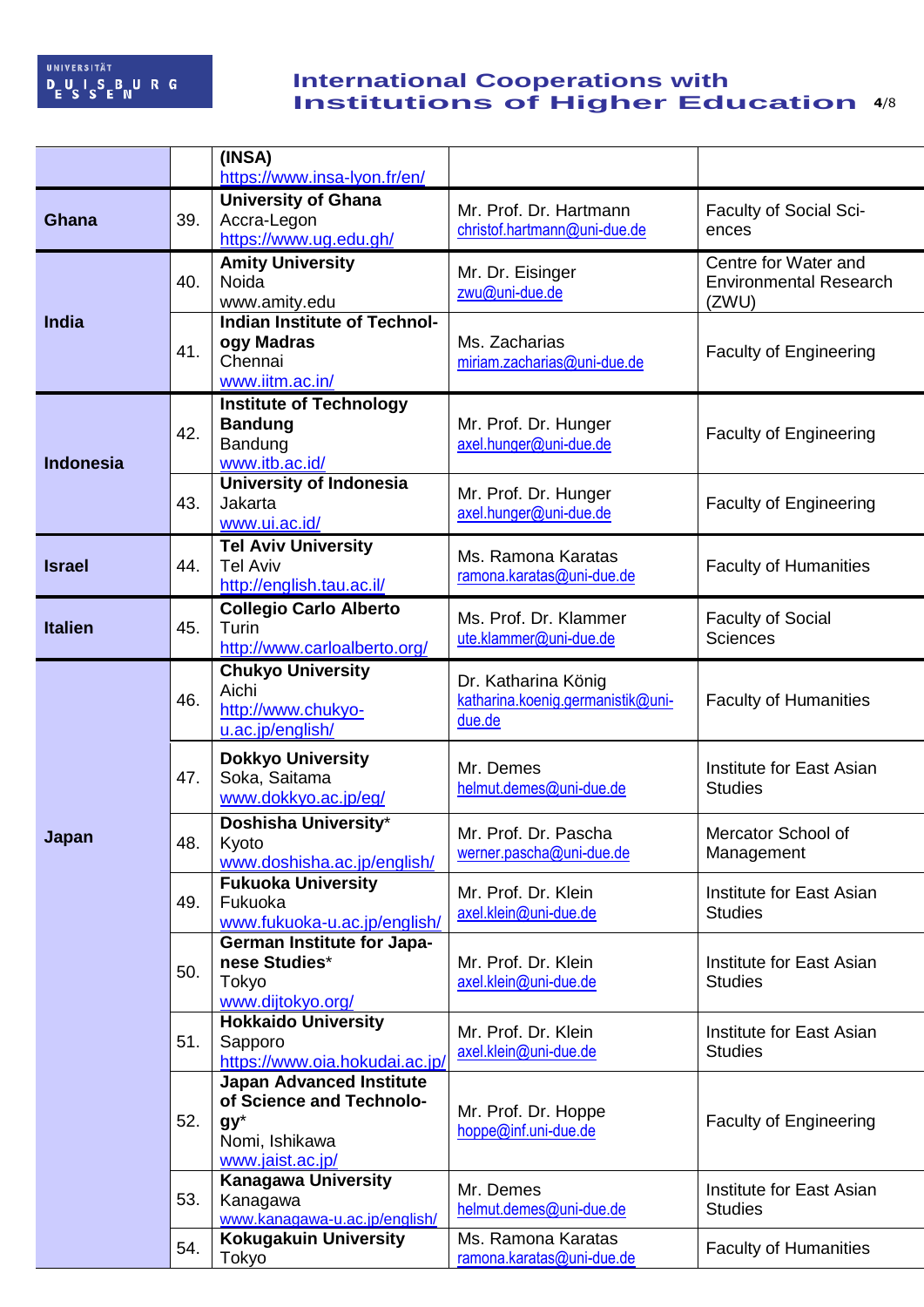## **Example 1 Institutions of Higher Education 5/8 International Cooperations with Institutions of Higher Education**

| Japan                                    |     | www.kokugakuin.ac.jp/english/                                                        |                                                            |                                                                              |
|------------------------------------------|-----|--------------------------------------------------------------------------------------|------------------------------------------------------------|------------------------------------------------------------------------------|
|                                          | 55. | <b>Nagoya University</b><br>Nagoya<br>www.nagoya-u.ac.jp/en/                         | Mr. Demes<br>helmut.demes@uni-due.de                       | Institute for East Asian<br><b>Studies</b>                                   |
|                                          | 56. | <b>Ryukoku University</b><br>Kyoto<br>www.ryukoku.ac.jp/english/                     | Mr. Demes<br>helmut.demes@uni-due.de                       | Institute for East Asian<br><b>Studies</b>                                   |
|                                          | 57. | <b>Seinan Gakuin University</b><br>Fukuoka<br>www.seinan-gu.ac.jp/eng/               | Mr. Prof. Dr. Klein<br>axel.klein@uni-due.de               | Institute for East Asian<br><b>Studies</b>                                   |
|                                          | 58. | <b>Sophia University</b><br>Tokyo<br>www.sophia.ac.jp/eng/                           | Mr. Prof. Dr. Klein<br>axel.klein@uni-due.de               | Institute for East Asian<br><b>Studies</b>                                   |
|                                          | 59. | <b>Tokyo University</b><br>Tokyo<br>www.u-tokyo.ac.jp/en/                            | Ms. Prof. PhD Shire<br>karen.shire@uni-due.de              | Institute for East Asian<br>Studies and Faculty of<br><b>Social Sciences</b> |
|                                          | 60. | <b>Tsukuba University</b><br>Tsukuba<br>www.tsukuba.ac.jp/english/                   | Mr. Dr. Teckentrup<br>tobias.teckentrup@uni-due.de         | Center for Nanointegra-<br>tion Duisburg-Essen                               |
|                                          | 61. | <b>Yamagata University</b><br>Yamagata<br>www.yamagata-u.ac.jp/                      | Mr. Demes<br>helmut.demes@uni-due.de                       | Institute for East Asian<br><b>Studies</b>                                   |
|                                          | 62. | Yamanashi Gakuin Univer-<br>sity<br>Kofu<br>https://www.icla.yqu.ac.jp/en/           | Ms. Prof. Dr. Weiß<br>anja.weiss@uni-due.de                | Faculty of Social Sci-<br>ences                                              |
| Lithuania                                | 63. | <b>Vilnius University</b><br><b>Vilnius</b><br>www.vu.lt/en                          | Ms. Prof. Dr. Haß<br>ulrike.hass@uni-due.de                | <b>Faculty of Humanities</b>                                                 |
| Luxembourg                               | 64. | <b>University of Luxembourg</b><br>Luxembourg<br>wwwen.uni.lu/                       | Mr. Prof. Dr. Parr<br>rolf.parr@uni-due.de                 | <b>Faculty of Humanities</b>                                                 |
|                                          | 65. | <b>National University of Ma-</b><br>laysia<br>Kuala Lumpur<br>www.ukm.my/portal/    | Mr. Prof. Dr. Hunger<br>axel.hunger@uni-due.de             | <b>Faculty of Engineering</b>                                                |
| <b>Malaysia</b>                          | 66. | <b>University of Malaysia Ter-</b><br>engganu<br>Kuala Terengganu<br>www.umt.edu.my/ | Mr. Prof. Dr. Schultz<br>ruediger.schultz@uni-due.de       | <b>Faculty of Mathematics</b>                                                |
| <b>Mexico</b>                            | 67. | University Iberoamericana<br><b>Mexico City</b><br>www.uia.mx/                       | Mr. Prof. Dr. Kecskeméthy<br>andres.kecskemethy@uni-due.de | <b>Faculty of Engineering</b>                                                |
| <b>Namibia</b>                           | 68. | <b>University of Namibia</b><br>Windhoek<br>www.unam.na/                             | Mr. Prof. Dr. Schröder<br>bernhard.schroeder@uni-due.de    | <b>Faculty of Humanities</b>                                                 |
| <b>Netherlands</b>                       | 69. | <b>University of Amsterdam</b><br>Amsterdam<br>www.english.uva.nl/                   | Mr. Prof. Dr. Parr<br>rolf.parr@uni-due.de                 | <b>Faculty of Humanities</b>                                                 |
| <b>Palestinian</b><br><b>Territories</b> | 70. | <b>Palestine Polytechnic Uni-</b><br>versity<br>Hebron<br>www.ppu.edu/               | Mr. Prof. Dr. Söffker<br>soeffker@uni-due.de               | <b>Faculty of Engineering</b>                                                |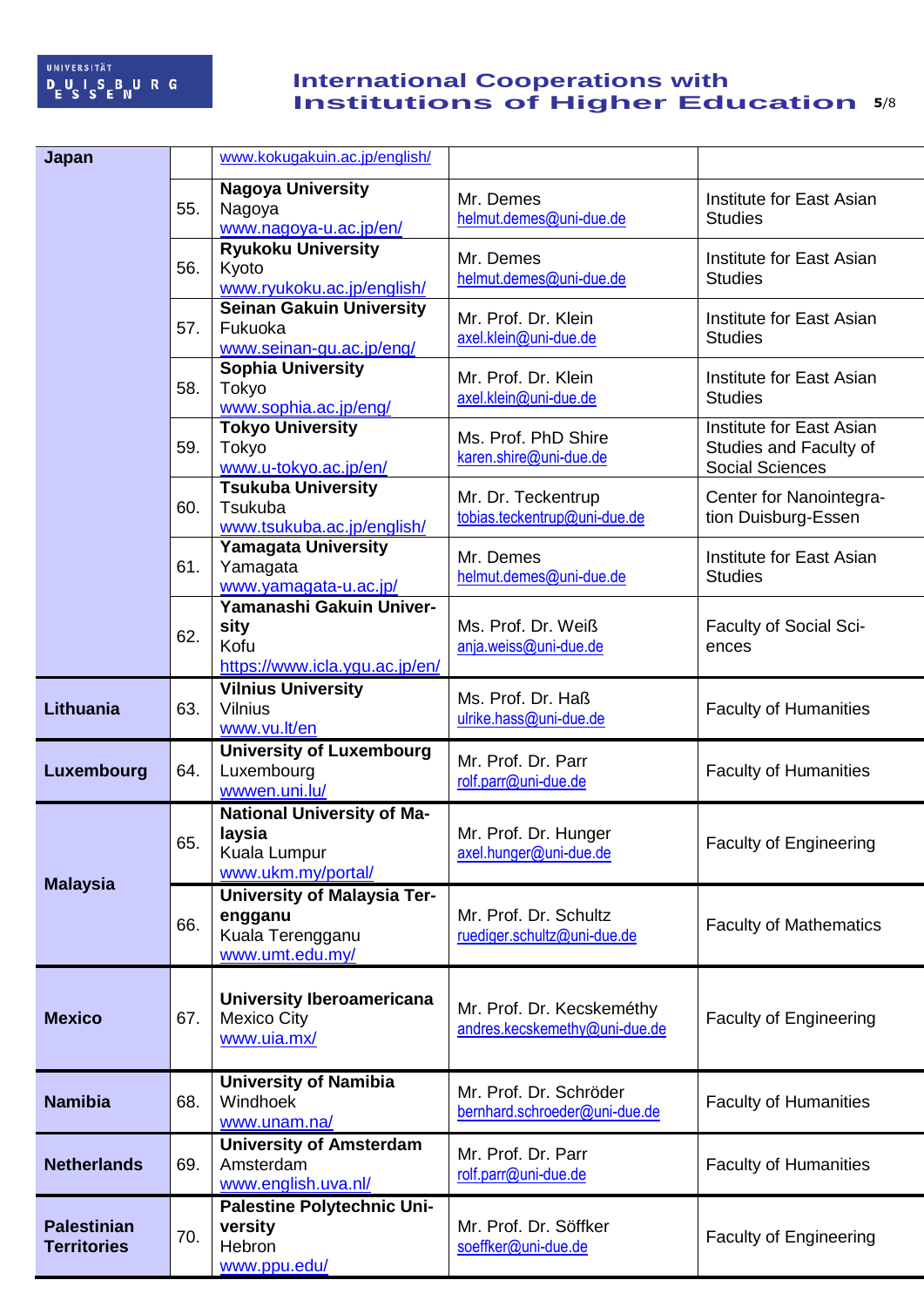## **Example 1 Institutions of Higher Education 6/8 International Cooperations with Institutions of Higher Education**

| <b>Peru</b>                         | 71. | <b>Pontificia Universidad</b><br><b>Católica del Perú</b><br>Lima<br>www.pucp.edu.pe/                 | Mr. Prof. Dr. Kecskeméthy<br>andres.kecskemethy@uni-due.de                                            | <b>Faculty of Engineering</b>                       |
|-------------------------------------|-----|-------------------------------------------------------------------------------------------------------|-------------------------------------------------------------------------------------------------------|-----------------------------------------------------|
| <b>Poland</b>                       | 72. | <b>Warsaw School of Econom-</b><br>ics<br>Warsaw<br>www.sqh.waw.pl/                                   | Mr. Prof. Dr. Chamoni<br>peter.chamoni@uni-due.de                                                     | Mercator School of<br>Management                    |
| Romania                             | 73. | The West University of<br><b>Timisoara</b><br>Timisoara<br>www.uvt.ro/en/                             | Ms Prof. Dr. Winther<br>esther.winther@uni-due.de                                                     | <b>Faculty of Educational</b><br><b>Sciences</b>    |
|                                     | 74. | Far-Eastern Federal Uni-<br>versity<br>Vladivostok<br>www.dvfu.ru/en/web/fefu/                        | Mr. Prof. Dr. Wesche<br>joerg.wesche@uni-due.de                                                       | <b>Faculty of Humanities</b>                        |
|                                     | 75. | <b>Far-Eastern State Universi-</b><br>ty of Humanities<br>Chabarowsk<br>www.khspu.ru                  | Mr. Prof. Dr. Wesche<br>joerg.wesche@uni-due.de                                                       | <b>Faculty of Humanities</b>                        |
| <b>Russian</b><br><b>Federation</b> | 76. | <b>Immanuel Kant Baltic Fed-</b><br>eral University<br>Kaliningrad<br>www.kantiana.ru/eng/            | Mr. Prof. Dr. Farle<br>michael.farle@uni-due.de                                                       | <b>Faculty of Physics</b>                           |
|                                     | 77. | The Linguistic University of<br><b>Nizhny Novgorod</b><br>Nizhny Novgorod<br>www.lunn.sci-nnov.ru/en/ | Mr. Prof. Dr. Schröder<br>bernhard.schroeder@uni-due.de                                               | <b>Faculty of Humanities</b>                        |
|                                     | 78. | <b>Nizhny Novgorod State</b><br><b>Medical Academy</b><br>Nizhny Novgorod<br>http://n-nov.mednet.com/ | Mr. Dr. Eberhardt<br>wilfried.eberhardt@uni-due.de                                                    | Faculty of Medicine and<br><b>University Clinic</b> |
|                                     | 79. | <b>Nizhny Novgorod State</b><br><b>University</b><br>www.unn.ru/                                      | Mr. Prof. Dr. Bossong<br>horst.bossong@uni-due.de                                                     | <b>Faculty of Educational</b><br><b>Sciences</b>    |
| <b>Russian</b><br><b>Federation</b> | 80. | <b>Plekhanov Russian Acad-</b><br>emy of Economics<br><b>Moscow</b><br>http://www.rea.ru/             | Mr. Prof. Dr. Chamoni<br>peter.chamoni@uni-due.de<br>Mr. Prof. Dr. Cassel<br>dieter.cassel@uni-due.de | Mercator School of<br>Management                    |
| <b>Serbia</b>                       | 81. | <b>University of Novi Sad</b><br>Novi Sad<br>www.uns.ac.rs/en/                                        | Mr. Prof. Dr. Schmidt<br>torsten.schmidt@uni-due.de                                                   | <b>Faculty of Chemistry</b>                         |
| <b>Singapore</b>                    | 82. | <b>Nanyang Technological</b><br><b>University</b><br>Singapore<br>www.ntu.edu.sg/                     | Mr. Prof. Dr. Hunger<br>axel.hunger@uni-due.de                                                        | <b>Faculty of Engineering</b>                       |
| <b>South Africa</b>                 | 83. | University of Pretoria*<br>Pretoria<br>www.up.ac.za/                                                  | Mr. Prof. Dr. Schart<br>aaron.schart@uni-due.de                                                       | <b>Faculty of Humanities</b>                        |
| <b>South Korea</b>                  | 84. | <b>Chung-Ang University</b><br>Seoul<br>http://neweng.cau.ac.kr/                                      | Ms. Prof. PhD Shire<br>karen.shire@uni-due.de<br>Mr. Prof. Dr. Chamoni                                | <b>Faculty of Social Sci-</b><br>٠<br>ences         |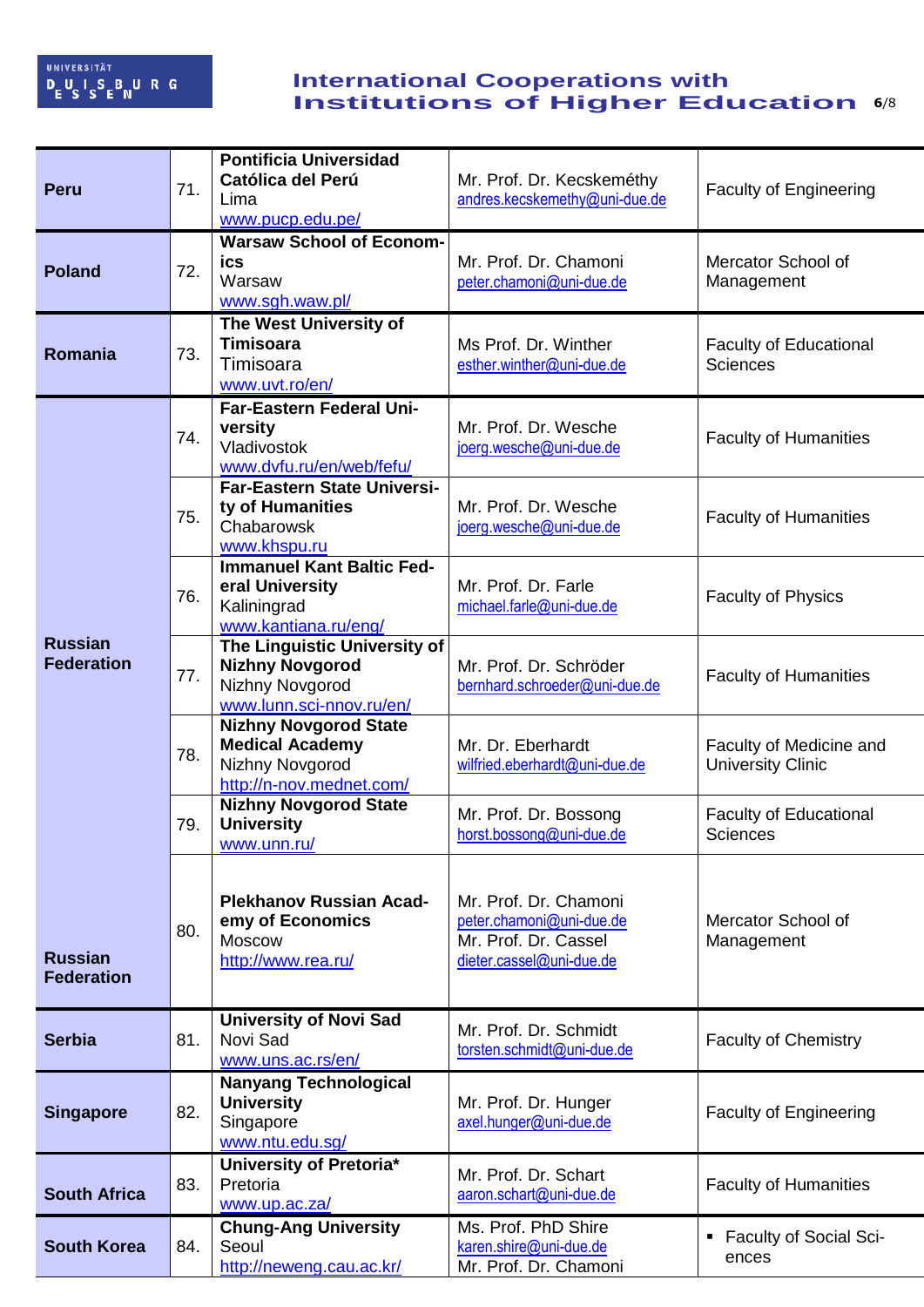## **Example 1 Institutions of Higher Education** 7/8 **International Cooperations with Institutions of Higher Education**

|                |     |                                                                                       | peter.chamoni@uni-due.de                                                                                                                             | • Mercator School of<br>Management<br>Institute for East<br>٠<br><b>Asian Studies</b> |
|----------------|-----|---------------------------------------------------------------------------------------|------------------------------------------------------------------------------------------------------------------------------------------------------|---------------------------------------------------------------------------------------|
|                | 85. | <b>Chungnam National Uni-</b><br>versity<br>Daejeon<br>http://plus.cnu.ac.kr/html/en/ | Mr. Dr. Mertin<br>wolfgang.mertin@uni-due.de                                                                                                         | <b>Faculty of Engineering</b>                                                         |
|                | 86. | Pusan National University*<br>http://www.pusan.ac.kr/eng/M<br>ain.do                  | Mr. Prof. Dr. Pascha<br>werner.pascha@uni-due.de                                                                                                     | Mercator School of<br>Management                                                      |
| <b>Taiwan</b>  | 87. | <b>National Tsing Hua Uni-</b><br>versity<br>Hsinchu<br>http://www.nthu.edu.tw/       | Mr. Prof. Dr. Schreckenberg<br>michael.schreckenberg@uni-due.de<br>Mr. Prof. Dr. Schramm<br>dieter.schramm@uni-due.de                                | <b>Faculty of Physics</b><br><b>Faculty of Engineering</b>                            |
| <b>Ukraine</b> | 88. | <b>Donetsk National Universi-</b><br>ty<br>Donetsk Oblast<br>www.donnu.edu.ua/en-us/  | Ms. Prof. Dr. Roll<br>heike.roll@uni-due.de                                                                                                          | <b>Faculty of Humanities</b>                                                          |
|                | 89. | <b>American University</b><br>Washington D.C.<br>www.american.edu/                    | Mr. Prof. Dr. Chamoni<br>peter.chamoni@uni-due.de<br>Mr. Prof. Dr. Cassel<br>dieter.cassel@uni-due.de                                                | Mercator School of<br>Management                                                      |
| <b>USA</b>     | 90. | <b>Arkansas State University</b><br>Jonesboro<br>www.astate.edu/                      | Mr. Prof. Dr. Chamoni<br>peter.chamoni@uni-due.de<br>Mr. Prof. Dr. Cassel<br>dieter.cassel@uni-due.de                                                | Mercator School of<br>Management                                                      |
|                | 91. | <b>California State University</b><br><b>Monterey Bay</b><br>https://csumb.edu/       | Mr. Prof. Dr. Chamoni<br>peter.chamoni@uni-due.de                                                                                                    | Mercator School of<br>Management                                                      |
|                | 92. | <b>Colorado State University</b><br><b>Fort Collins</b><br>www.colostate.edu/         | Mr. Prof. Dr. Ulbricht<br>mathias.ulbricht@uni-due.de                                                                                                | <b>Faculty of Chemistry</b>                                                           |
|                | 93. | <b>Colorado State University</b><br>Pueblo<br>www.colostate-pueblo.edu/               | Mr. Prof. Dr. Chamoni<br>peter.chamoni@uni-due.de<br>Mr. Prof. Dr. Cassel<br>dieter.cassel@uni-due.de                                                | Mercator School of<br>Management                                                      |
|                | 94. | <b>Fort Hays State University</b><br>Kansas<br>www.fhsu.edu/                          | Ms. Ramona Karatas<br>ramona.karatas@uni-due.de                                                                                                      | <b>Faculty of Humanities</b>                                                          |
|                | 95. | <b>Georgia Institute of Tech-</b><br>nology<br>Atlanta<br>www.gatech.edu/             | Mr. Prof. Dr. Chamoni<br>peter.chamoni@uni-due.de<br>Mr. Prof. Dr. Cassel<br>dieter.cassel@uni-due.de                                                | Mercator School of<br>Management                                                      |
| <b>USA</b>     | 96. | <b>Indiana University of Penn-</b><br>sylvania<br>Indiana<br>www.iup.edu              | Mr. Prof. Dr. Chamoni<br>peter.chamoni@uni-due.de<br>Mr. Prof. Dr. Cassel<br>dieter.cassel@uni-due.de                                                | Mercator School of<br>Management                                                      |
|                | 97. | <b>Lehigh University</b><br><b>Bethlehem</b><br>www.iacocca-lehigh.org/               | Mr. Prof. Dr. Chamoni<br>peter.chamoni@uni-due.de<br>Mr. Prof. Dr. Cassel<br>dieter.cassel@uni-due.de<br>Ms. Prof. Dr. Weiß<br>anja.weiss@uni-due.de | • Mercator School of<br>Management<br>• Faculty of Social Sci-<br>ences               |
|                | 98. | <b>Mississippi State University</b><br>Starkville                                     | Mr. Prof. Dr. Chamoni<br>peter.chamoni@uni-due.de                                                                                                    | Mercator School of<br>Management                                                      |